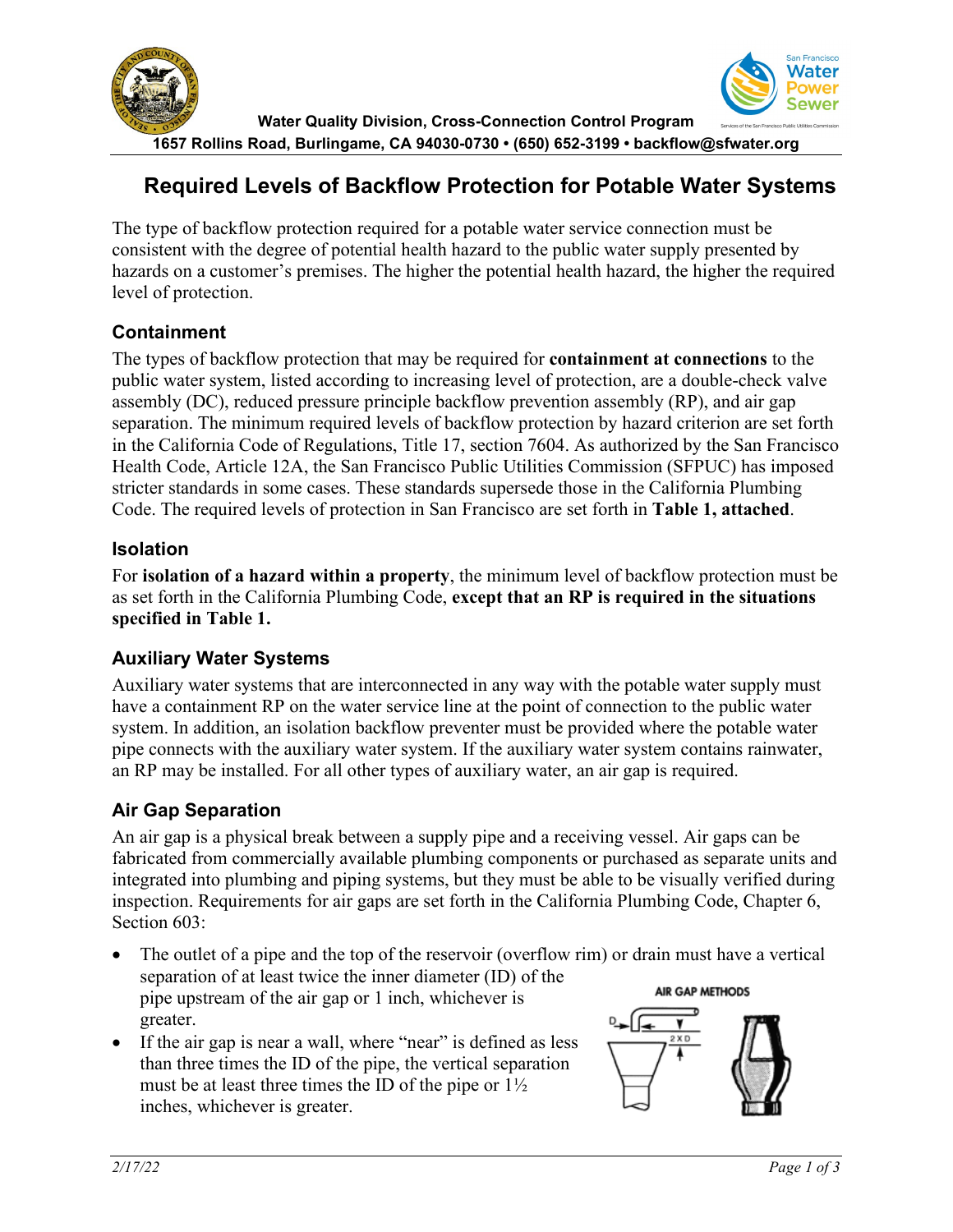• If the air gap is near a corner, where "near" is defined as less than four times the ID of the pipe away from intersecting walls, the vertical separation must be at least four times the ID of the pipe or 2 inches.

**Table 1: Hazard Criteria and Required Backflow Protection for Containment (Some requirements are more stringent than those in the California Plumbing Code)**

| <b>Hazard Criteria</b>                                                       | <b>Required Level of</b><br><b>Protection</b> |  |
|------------------------------------------------------------------------------|-----------------------------------------------|--|
| <b>Part I: Containment</b>                                                   |                                               |  |
| <b>Sewage and Hazardous or Potentially Hazardous Substances</b>              |                                               |  |
| Properties where there are wastewater treatment processes, handling and/or   | $\rm{AG}$ or $\rm{RP}^1$                      |  |
| pumping equipment (see Part II of this table for isolation requirements)     |                                               |  |
| Properties where hazardous substances are handled in any manner in which     |                                               |  |
| the substance may enter the public water system (PWS) (see Part II of this   | $AG$ or $RP1$                                 |  |
| table for isolation requirements)                                            |                                               |  |
| Properties with a piping system conveying a fluid not from an approved       |                                               |  |
| water supply that is interconnected with the PWS (see Part II of this table  | $AG$ or $RP1$                                 |  |
| for isolation requirements)                                                  |                                               |  |
| Piping system conveying a fluid not from an approved water supply that is    | <b>RP</b>                                     |  |
| not interconnected with the PWS                                              |                                               |  |
| Properties with a recreational vehicle dump station that is interconnected   | $AG$ or $RP1$                                 |  |
| with the PWS (see Part II of this table for isolation requirements)          |                                               |  |
| <b>Auxiliary Water Supplies (Nonpotable)</b>                                 |                                               |  |
| Properties where there is an auxiliary supply that is interconnected         | $AG$ or $RP1$                                 |  |
| with the PWS (see Part II of this table for isolation requirements)          |                                               |  |
| <b>Fire Protection Systems</b>                                               |                                               |  |
| Properties where the fire protection system is supplied from the PWS and     | AG                                            |  |
| interconnected with an onsite auxiliary water supply                         |                                               |  |
| Properties where the fire protection system is supplied from the PWS with    | DCDA or DCDA-II                               |  |
| no interconnections with auxiliary water supplies                            |                                               |  |
| Properties where chemicals are injected into the fire system                 | RPDA or RPDA-II                               |  |
| Properties under the jurisdiction of the San Francisco Port Authority        | RPDA or RPDA-II                               |  |
| Marina and Port Facilities Under Jurisdiction of Port Authority              |                                               |  |
| Standard, irrigation, or combination services                                | RP                                            |  |
| Properties with Multiple Service Connections to the PWS                      |                                               |  |
| Properties with multiple standard service connections, at least one of which | Varies <sup>2</sup>                           |  |
| requires backflow protection for containment                                 |                                               |  |
| <b>Irrigation Systems</b>                                                    |                                               |  |
| Properties with dedicated irrigation meters                                  | <b>RP</b>                                     |  |
| Properties with irrigation systems into which fertilizers, herbicides, or    | RP                                            |  |
| pesticides are or can be injected                                            |                                               |  |
| Water Storage Facility Not under Control of the PWS                          |                                               |  |
| Water storage facility not under control of the PWS                          | AG                                            |  |
| <b>Repeated History of Cross-Connections</b>                                 |                                               |  |
| Properties where there is a repeated history of cross-connections being      | $RP$ or $AG^{1,3}$                            |  |
| established or re-established                                                |                                               |  |

### **Attention: See footnotes for important information.**